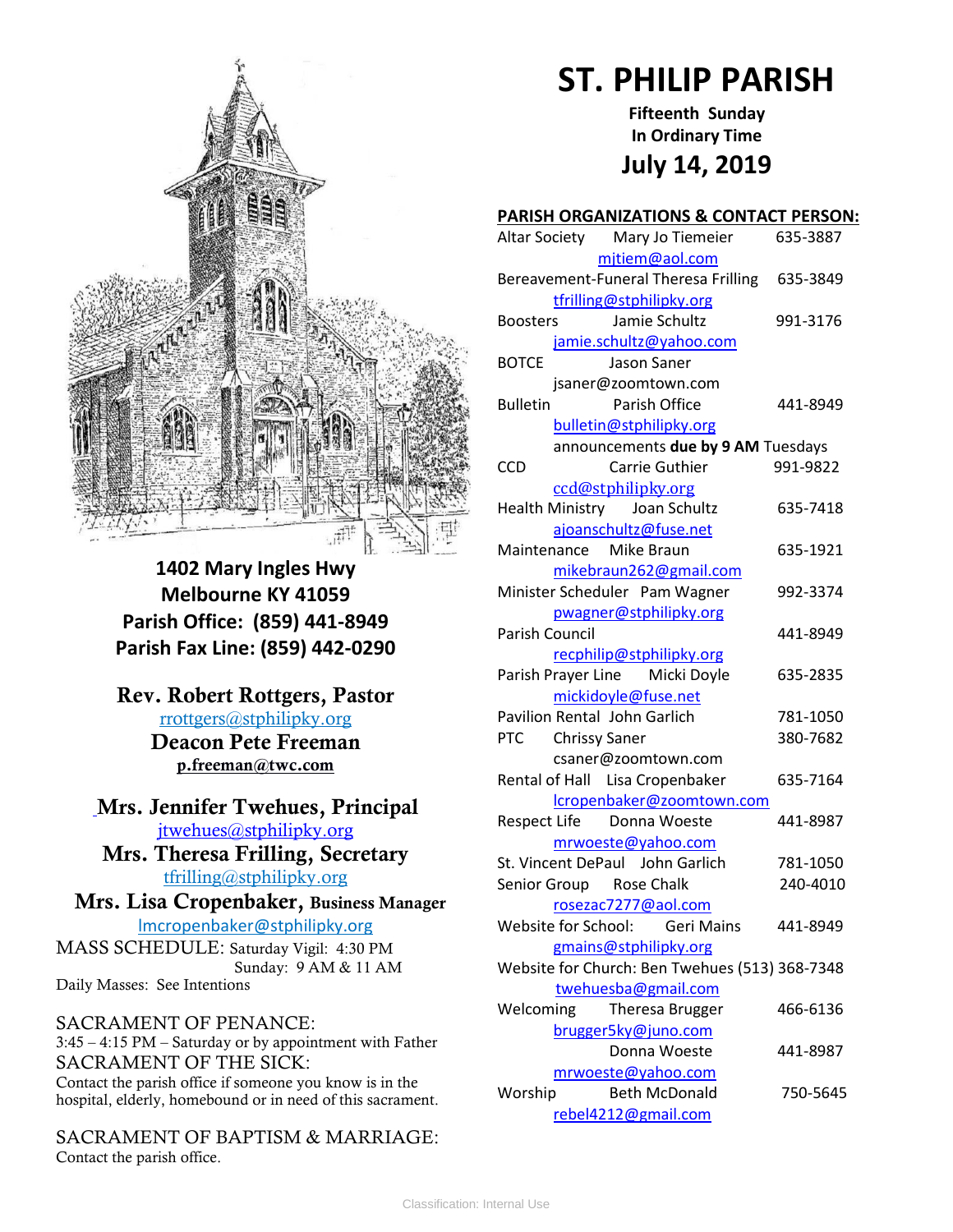# **MASS INTENTIONS**

**Saturday July 13**  4:30 PM Penny Rottgers

## **Sunday July 14**

- 9:00 AM Hilda & Maynard Futscher 11:00 AM Sandra Labrie
- **Tuesday July 16** 7:00 PM Michael Smith
- 
- **Wednesday July 17** 8:30 AM Belew-Neises & McBride Families
- **Friday July 19** 8:30 AM Living & Deceased of St. Philip Parish
- **Saturday July 20** 4:30 PM Emma Reinzan
- **Sunday July 21** 9:00 AM Al Duell 11:00 AM John Ollberding Sr.

# **STEWARDSHIP TOTALS**

June  $30<sup>th</sup>$ 

| Stewardship                                  | \$3,515.00 |  |
|----------------------------------------------|------------|--|
| <b>Utility Fund</b>                          | \$140.00   |  |
| <b>Endowment Fund</b>                        | \$325.00   |  |
| Norbert F. Ed. Fund                          | \$270.00   |  |
| Peter's Pence                                | \$201.00   |  |
| Capital Campaign                             | \$645.00   |  |
| Ascension                                    | 80.00      |  |
| hr 7th Ctourandebin will be in nort Dulletin |            |  |

**July 7th Stewardship will be in next Bulletin**

#### **St. Philip Capital Campaign Goal \$305,000**

| July 2nd     | No. of  | Amount  | Amount   |
|--------------|---------|---------|----------|
|              | Pledges | Pledged | Received |
| Parishioners | 113     | 138,130 | 98,879   |
| Non-         | 26      | 40,635  | 38,155   |
| parishioners |         |         |          |
| Corporations |         | 10,000  | 10,000   |
| Total        | 140     | 188,765 | 147,034  |

Thanks to all who have given to date. When using your weekly envelope, please mark it "**Capital Campaign**". If using a blank envelope, please add your Parish ID Number. Remember to check with your employer for matching contributions. If you have any questions you can email **STPCapital@stphilipky.org** or call the rectory @ 859-441-8949.

**Request for cards** Mrs. Mildred Kremer will be celebrating her 99<sup>th</sup> Birthday on August 11<sup>th</sup> 2019. She is at Highlandsprings 960 Highland AVE Fort Thomas, KY 41075 Mildred Kremer is St. Philip's oldest living member. Her son Jim would like to see how many cards she can get.

### **OTHERS FIRST - July**

We will be helping **Hosea House** located in Newport during July. The interchurch organization is a nonprofit agency that serves the poor and homeless of Northern Kentucky. They need barbecue sauce, Manwich, instant potatoes, salt and pepper disposable shakers, mayo, mustard and ketchup. There is also a great demand for umbrellas and gently used gym shoes and jeans all sizes.

**New Program at Staples!** Teachers at Saint Philip can earn 5% in reward money when you make a purchase at Staples between May 15 and September 15! You can help by either sending your receipts to Saint Philip School or by entering your receipt at [staples.com/classroomrewards](http://staples.com/classroomrewards) The teachers have created a joint account under the name Jennifer Twehues. All teachers will share in the rewards that are earned by purchasing school supplies for their classrooms. Help spread the word and help the teachers earn rewards!

#### **IMPORTANT DATES**

- 7/30 Dine to Donate at Texas Roadhouse
- 8/6 Dine to Donate at Raising Cane's
- 8/12 School Starts
- 9/7 Virtus Training Session in Parish Ctr.
- 10/25-26 Fall Scrapbooking event; Parish Center

## **Please Keep the PRAYERS Coming for**

**Will Clift** (St. Philip 7<sup>th</sup> grader) He will be in the hospital for weeks any cards and letters to Will Clift can be put in the large manila envelope in the side of church or mail them to: St. Philip School, c/o Will Clift, 1400 Mary Ingles HWY, Melbourne, KY 41059 Please keep Will and his Family in your Prayers.

**VIRTUS UPDATE:** Please keep your account up-to-date. If you haven't had a chance to complete your bulletins, please remember to do them during the Summer. If you ever have any questions about your account, call Theresa (441-8949). Thank you.

**Catholic Order of Foresters** will be selling Tickets for their Raffle to Benefit the Diocese of Covington Seminarian Scholarship Fund on the weekend of July 20<sup>th</sup> and 21 $^{\rm st}$  The Raffle drawing will take place August 19 $^{\rm th}$  at St. Joseph Cold Spring. Tickets are \$5.00 each the Raffle is a Split the Pot Drawing.  $1<sup>st</sup>$  place 35% of the Pot  $2^{nd}$  place 10% of the Pot and 3<sup>rd</sup> place is 5% of the pot.

#### **ALTAR FLOWERS**

In memory of the Belew-Neises & McBride Families  **St. Philip Seniors Meeting** 

Monday July 15<sup>th</sup>, 2019 St. Philip parish Ctr. Noon any one 55years and older please come and Join us.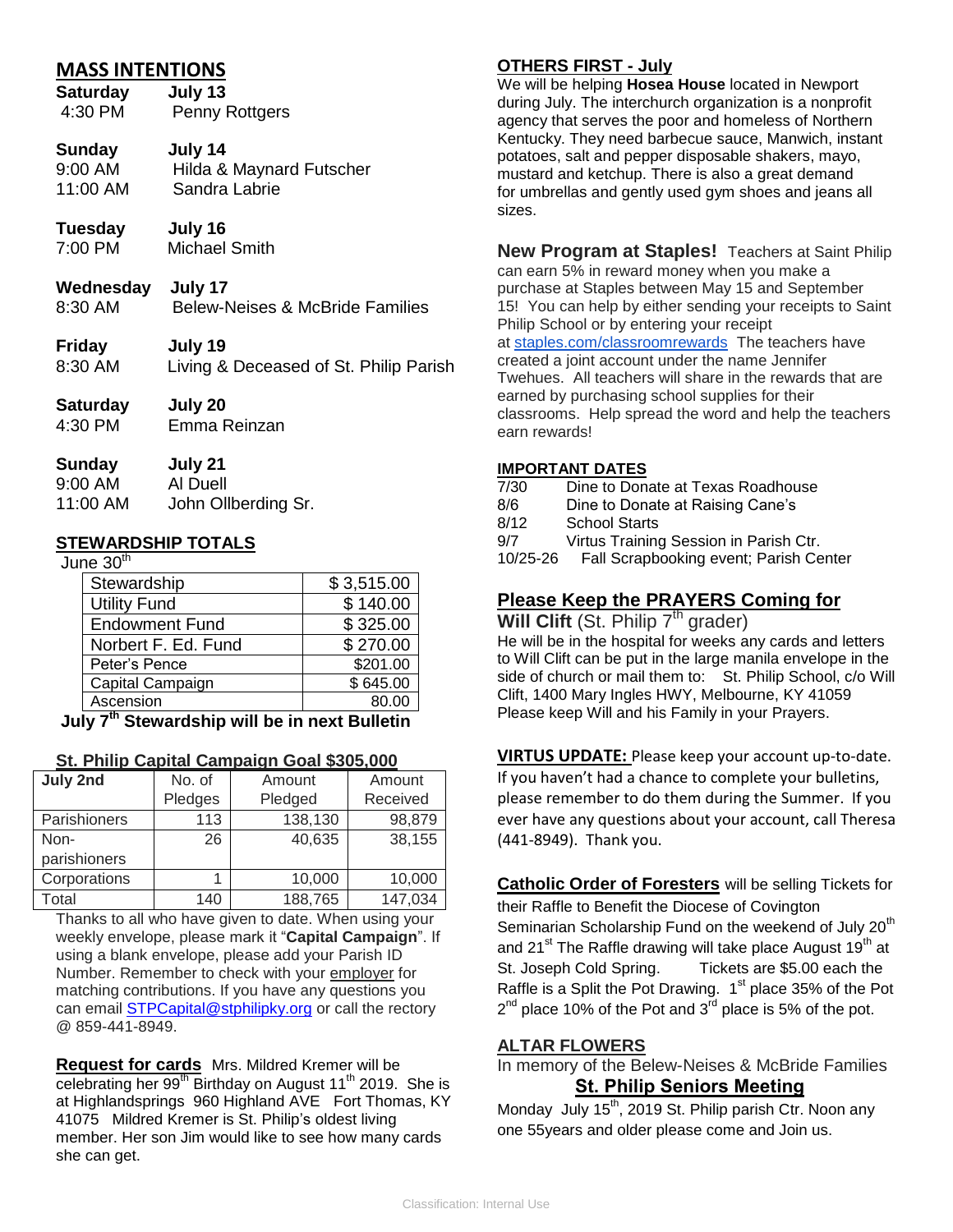# **FUNDRAISERS**

**St. Philip Dine out at Raising Cane's** Is on August 6<sup>th</sup> 2019 from 4 PM till 9:15 PMJust Mention the Fundraiser at the Register & Cane's will donate 15% of Sales to St. Philip. Address 3614 Alexandria PK Cold Spring, KY



#### **BBHS News**

**WHERE'D YOU GO TO SCHOOL NIGHT**… Join other Mustangs at the Florence Freedom game on July 20th at 6:05pm vs. Otters. \$2 from each ticket bought with the promo code Mustangs will go to Brossart. Go to for more info!

<http://www.bishopbrossart.org/page/events>

**MUSTANG 101…** We are looking forward to seeing our incoming freshman class on July  $30^{th}$ ,  $31^{st}$ , August  $1^{st}$  for Mustang 101! Each day will be from 9 am – 11:30 am. Be prepared to have fun and learn lots of great tips for making the most of your high school experience!

**PRODUCT SURVEY**…Bishop Brossart Boys' Soccer team is conducting a product survey. The survey is on July  $31<sup>st</sup>$  from 3 pm – 7 pm in Hegenauer Hall. You can sign up for a time at [https://www.signupgenius.com/go/10c044dafa82da3fe3](https://www.signupgenius.com/go/10c044dafa82da3fe3-product1) [product1](https://www.signupgenius.com/go/10c044dafa82da3fe3-product1) If you have any questions please call the school office at 635-2108.

#### **Seeking Part-Time Cashiers/Sorters at St. Vincent de**

**Paul Come St.** Vincent de Paul team for an opportunity to serve our neighbors in need. St. Vincent de Paul is seeking part-time paid help in our Erlanger and Florence locations. The Merchandise Sorter/Cashier is an important part of our organization as they ensure that the merchandise we place on our sales floor is clean, in good repair and desired by our customers. Our Cashiers also represent the face of St. Vincent de Paul to those who enter our stores. St. Vincent de Paul thrift stores provide quality merchandise at affordable prices and serve as a vehicle to support SVdP's programs that help our struggling neighbors meet their basic needs.Interest applicants can download an application from [www.svdpnky.org](http://www.svdpnky.org/) or visit one of our stores to complete an application in person.

**LADIES GOLF OUTING** at A J Jolly Golf Course, July 26th 8:30 am. Benefiting The Barracks Project sponsored by Newport Elks Lodge 273. \$85 includes light breakfast, lunch and dinner. Come have some fun and support veterans and active military! Contact

Debbie Rawe at [859-250-2127](mailto:859-250-2127) or [1ukjeff@fuse.net.](mailto:+1ukjeff@fuse.net.)

#### **CATHOLIC CHARITIES**

Parish Kitchen is looking for volunteers to help serve lunch to our guests. We need both subs and we have a couple of regular spots to fill. All volunteers at Parish Kitchen must be Virtus compliant or willing to fulfil these requirements. Email Assistant Manager Amy Bauer at [abauer@covingtoncharities.org](mailto:abauer@covingtoncharities.org) if interested!

Join us for the 132nd annual St. Ann's Novena to pray through the powerful intercession of St. Ann with daily Novena **Prayers** *&* **Mass. St. Ann Catholic Chu**rch, 1274 Parkway Avenue, Covington, KY. St. Ann is the patroness of Christian families, mothers, grandmothers, housewives, pregnancy, pregnant women, women in labor, and sterility, among others. This is a very powerful novena for any petitions. Novena prayers begin at 7:00 pm. Novena Mass at 7:15 pm. The Theme for this year is Favorite Scripture Passages. July 18th - Deacon Mike Keller July 19th - After Mass each evening there will be individual blessings with a relic of Saint Ann. The Sacrament of Reconciliation will be offered after the blessing. Holy cards, rosaries and religious items will be available for sale each night. For more information, call 859-261-9548 or LRats*@*[aol.com](mailto:LRats@aol.com)

## **BBHS**

**CAFETERIA TEAM MEMBER Still NEEDED**… BBHS is looking for a cafeteria team member for the 2019-20 school year on Mondays and Wednesdays from 7:30am – 1:30pm. If interested please contact Sheila Rust at (859) 468-0295 or email [srust@bishopbrossart.org.](mailto:srust@bishopbrossart.org) **SACRED HEART RADIO:**